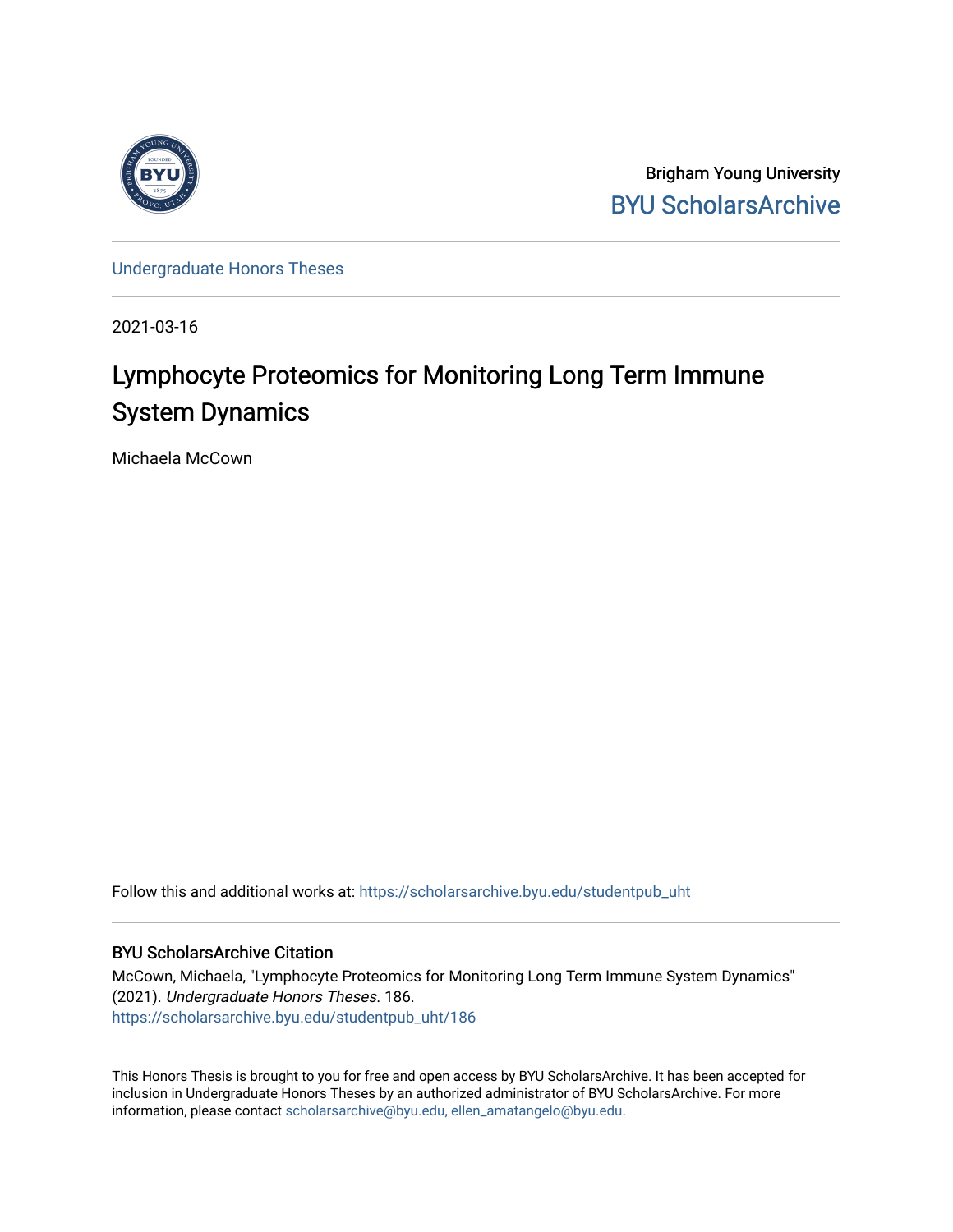Honors Thesis

# LYMPHOCYTE PROTEOMICS FOR MONITORING LONG TERM IMMUNE SYSTEM DYNAMICS

by Michaela McCown

Submitted to Brigham Young University in partial fulfillment of graduation requirements for University Honors

> Department of Plant and Wildlife Sciences Brigham Young University April 2021

> > Advisor: Samuel H. Payne

Faculty Reader: Ryan T. Kelly

Honors Coordinator: Craig Coleman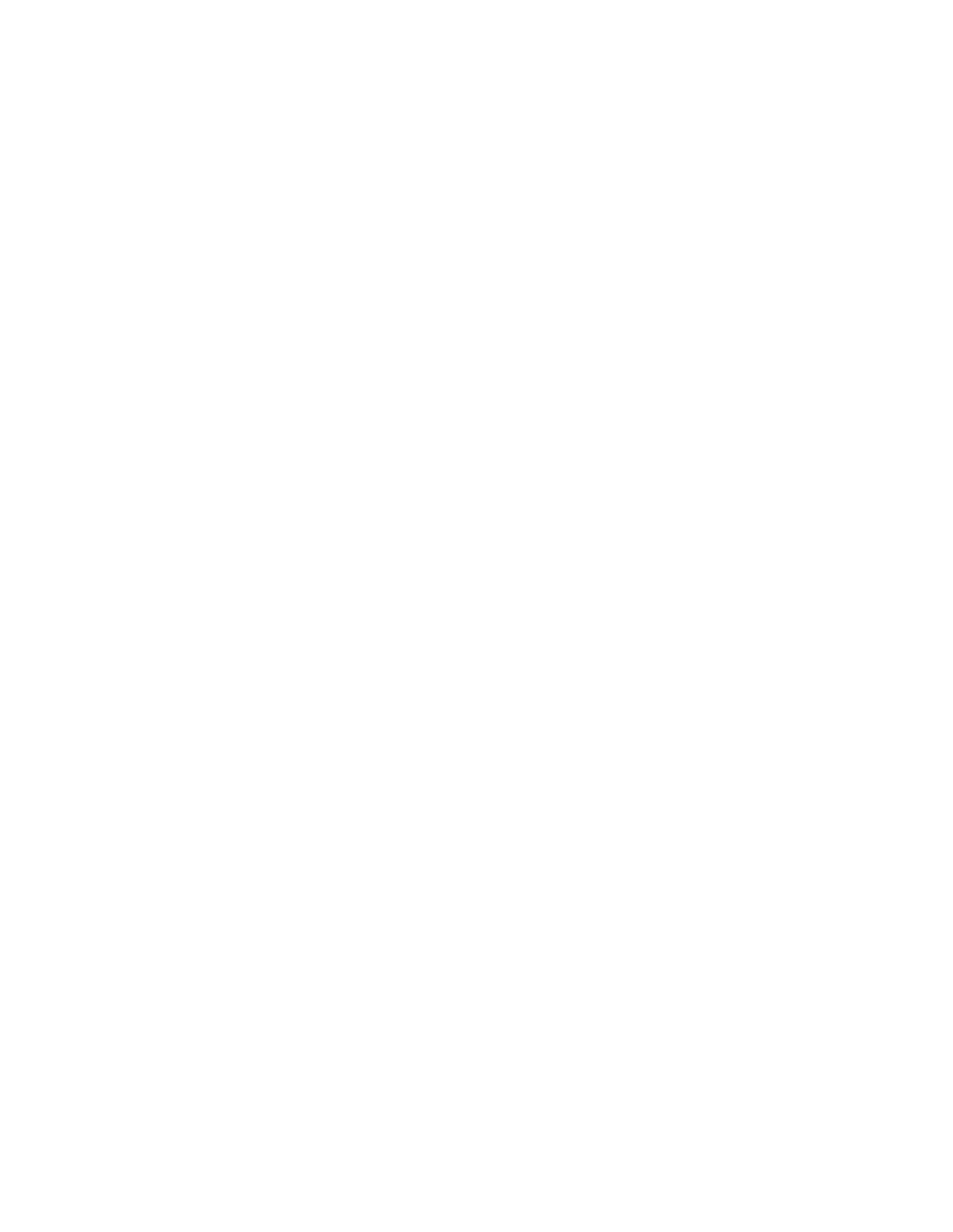# ABSTRACT

# LYMPHOCYTE PROTEOMICS FOR MONITORING LONG TERM IMMUNE SYSTEM DYNAMICS

Michaela A. McCown

Department of Plant and Wildlife Sciences

Bachelor of Science

 Time dependent change in lymphocytes provides a necessary background for monitoring the development of Chronic Lymphocytic Leukemia from asymptomatic to malignant. Several bulk proteomics studies characterize differences between tumor cells and healthy B cells, yet the transition to symptomatic disease is not well understood. This could be shown by a longitudinal study beginning with asymptomatic patients if the rare tumor cells in early stages can be isolated from small volume blood draws and effectively characterized with few cells, such as was done here using healthy B cells to provide a baseline for such studies to discriminate routine fluctuation from pathogenic changes. Lymphocyte proteomic data from two subjects and two collection days show that B lymphocytes change significantly with time. Most proteins were identified broadly in cell types, collection dates, and subjects. This study shows that the overall correlation between B lymphocytes from the same subject a month apart is nearly as low as the correlation between B and T lymphocytes, though time dependent changes to differentially expressed proteins are not as extreme as the differences between B and T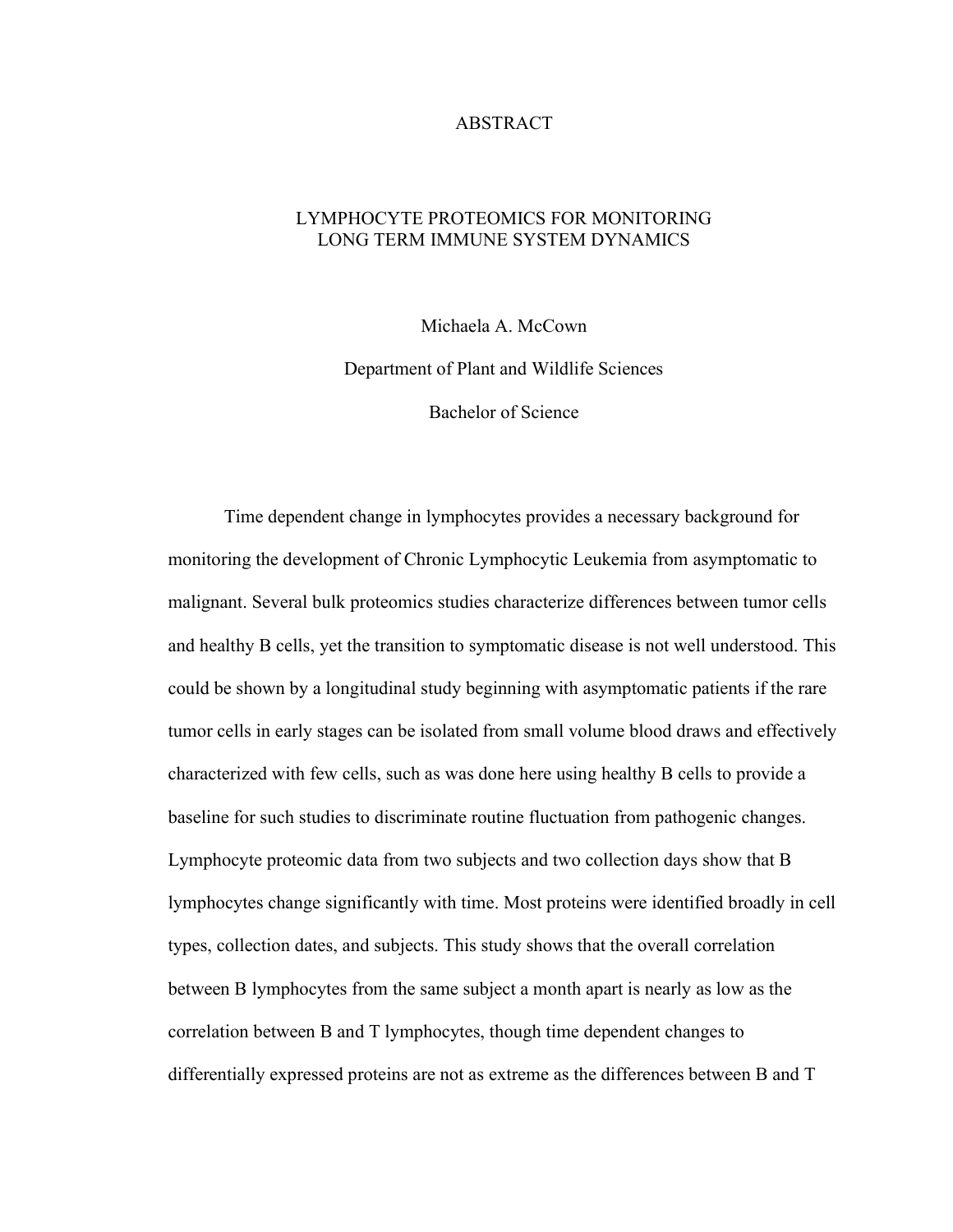cells. These results show that lymphocyte subtypes can be collected and monitored by global proteomics to identify change over time. This could allow characterization of circulating tumor cells from patients with Chronic Lymphocytic Leukemia to identify variability in each stage and differential expression as the disease progresses.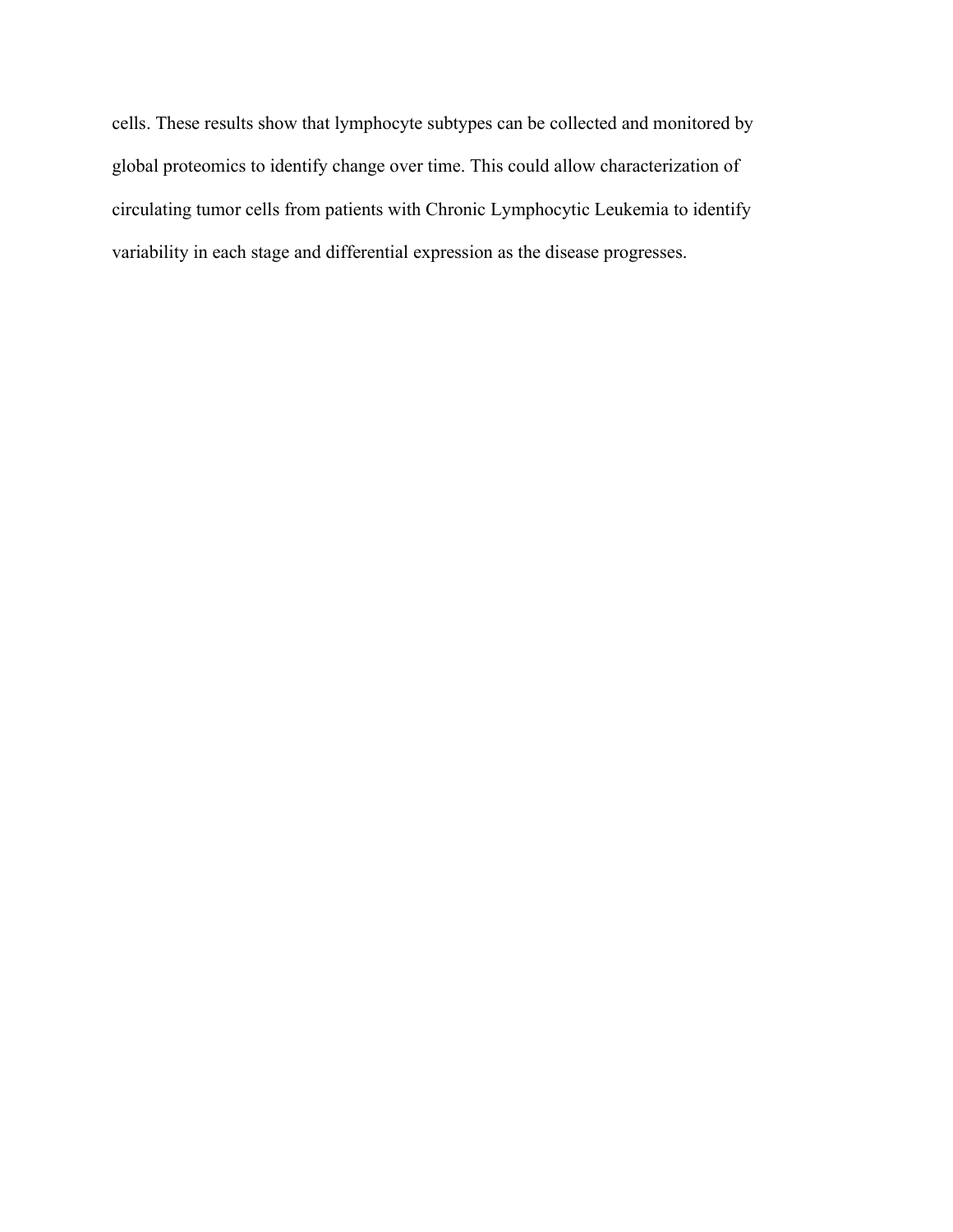## ACKNOWLEDGEMENTS

 I'd like to express my sincerest appreciation for all who supported me in this project. First, many thanks to my mentor Dr. Sam Payne for all his guidance and always having a broader perspective when I needed it. I am extremely grateful for the opportunity to research and all that I have learned, from data analysis to navigating career steps. I also thank Dr. Ryan Kelly for his support and valuable insight, particularly in collecting high quality data from small samples. In addition, I'd like to thank all my team members who have collaborated with me and added their expertise to this project. It's been a pleasure working with all of you.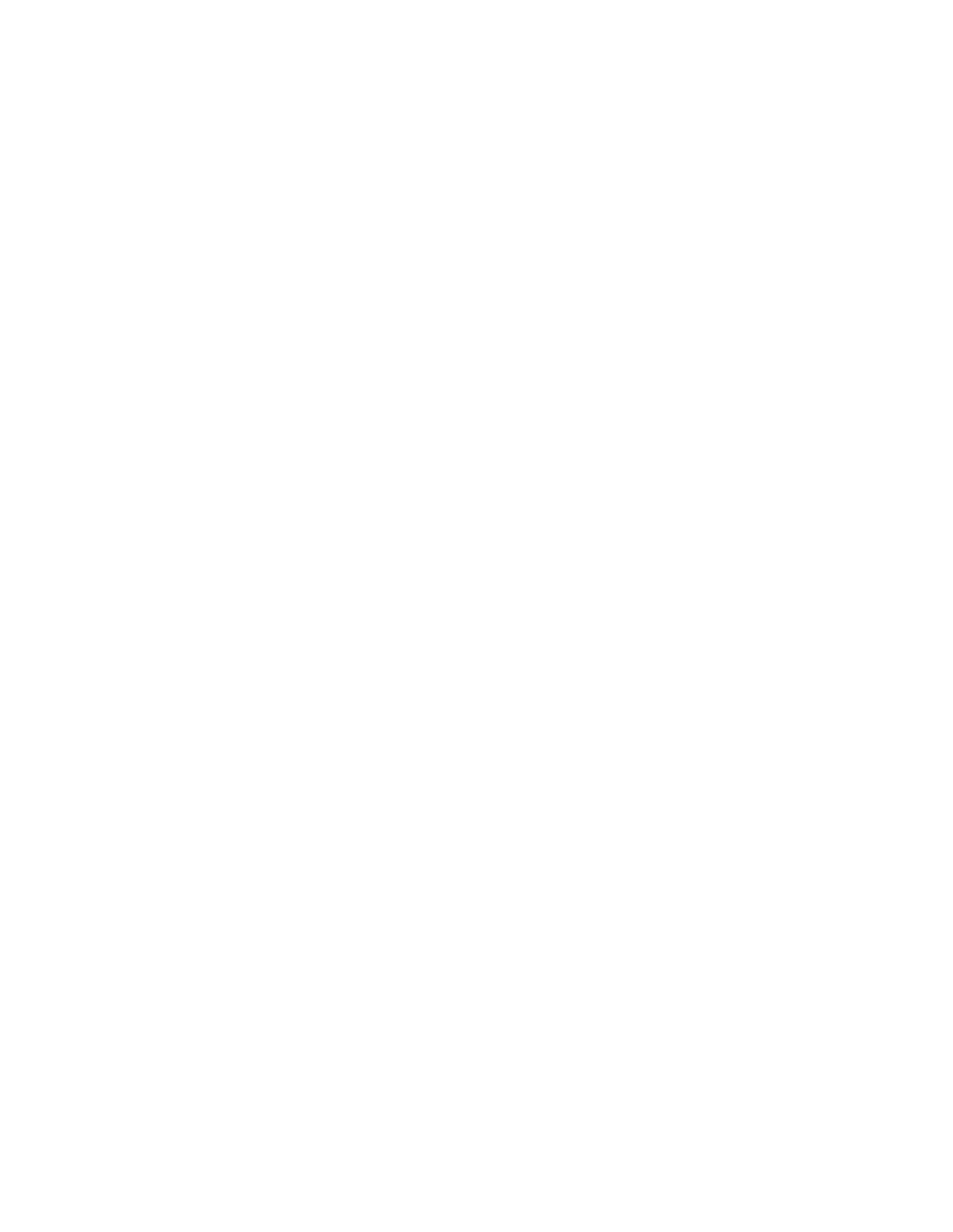# TABLE OF CONTENTS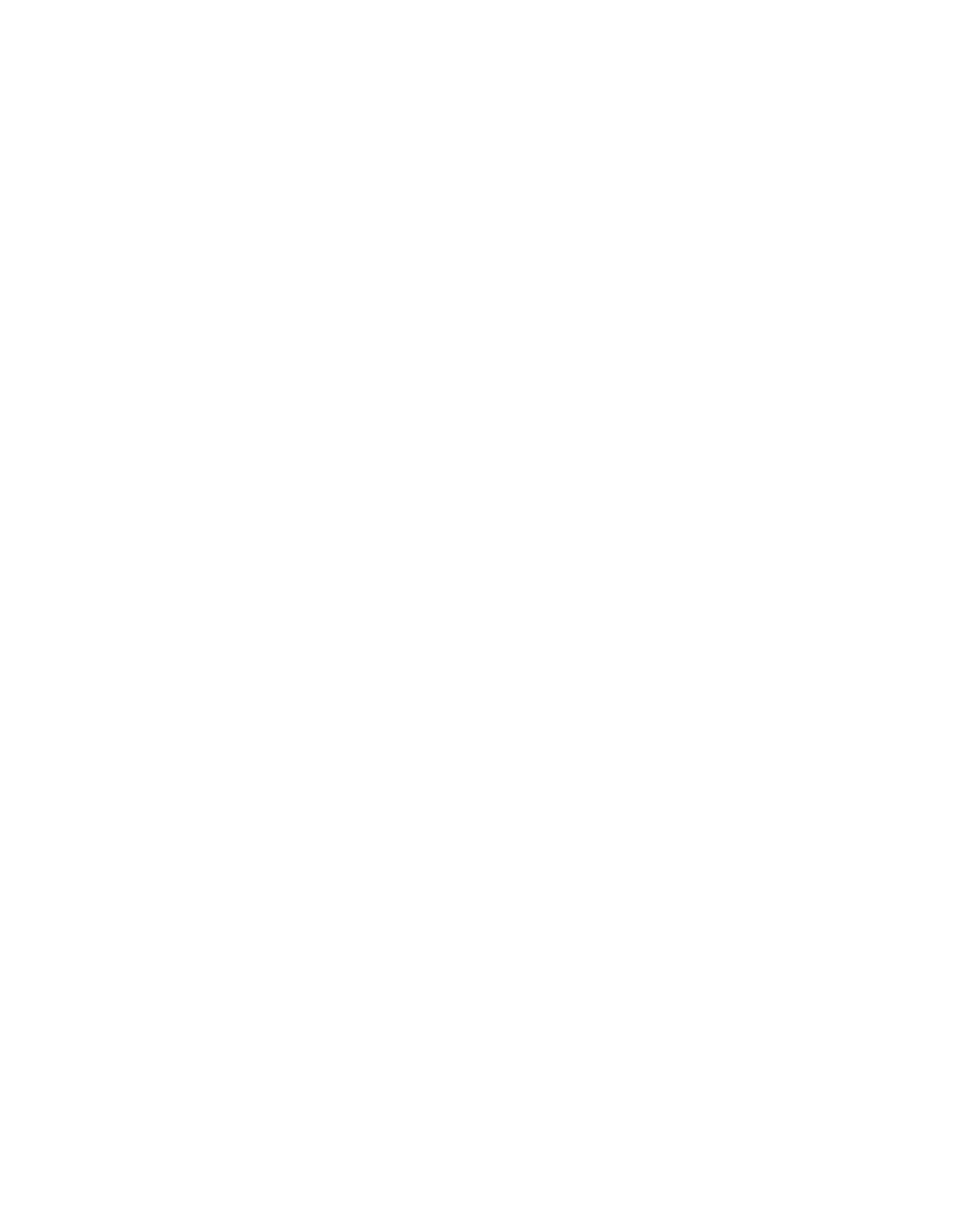# LIST OF FIGURES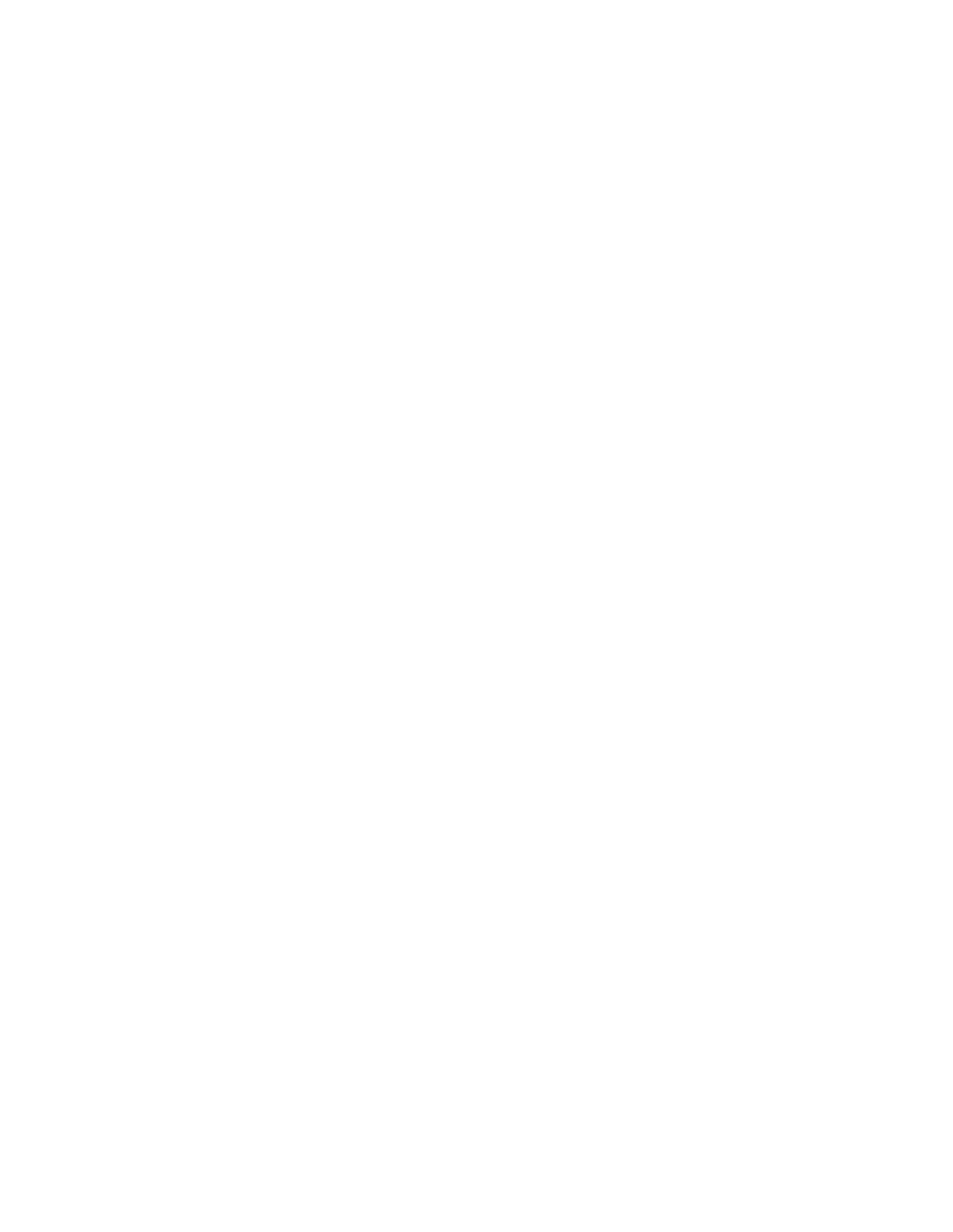# INTRODUCTION

Chronic Lymphocytic Leukemia (CLL) demonstrates cancer as a microevolutionary process where change over time is vital to treatment. Mutations in B cells lead first to a small circulating population of clonal B cells, then a growing population of circulating tumor cells, and after a long presymptomatic phase the cancer becomes malignant.<sup>1</sup> The disease is often discovered when a complete blood count assay reports abnormally high lymphocyte counts as part of a routine checkup. Following diagnosis, the disease is observed during a long asymptomatic period in which treatment has either shown no benefit or has yet to be demonstrated sufficiently for broad use, though several therapies are approaching the possibility of early treatment.<sup>2</sup> Once treatment is necessary, there are three common options—ibrutinib, acalabrutinib, or venetoclax and obinutuzumab—that manage the disease in spite of their side effects.<sup>3</sup> Resistance is often acquired to these treatments and, though more guided control may ameliorate the effects, additional biomarkers and novel treatments are needed.<sup>4</sup>

Many studies show characteristics of CLL tumor cells in contrast with healthy lymphocytes using global proteomics.<sup>5–9</sup> Proteomics can identify complex pathways, as opposed to isolated proteins, that are differentially expressed in diseased samples. This is particularly advantageous in the complex interactions in cancer, provided high accuracy and careful experimental design.<sup>10</sup> Recent proteomic research has made considerable progress understanding CLL. Effects of most established prognostic marker, IGHV mutation status, are explained using advancing global proteomics techniques.<sup>6</sup> Proteomic distinctions between B cells from elderly subjects and B cells

1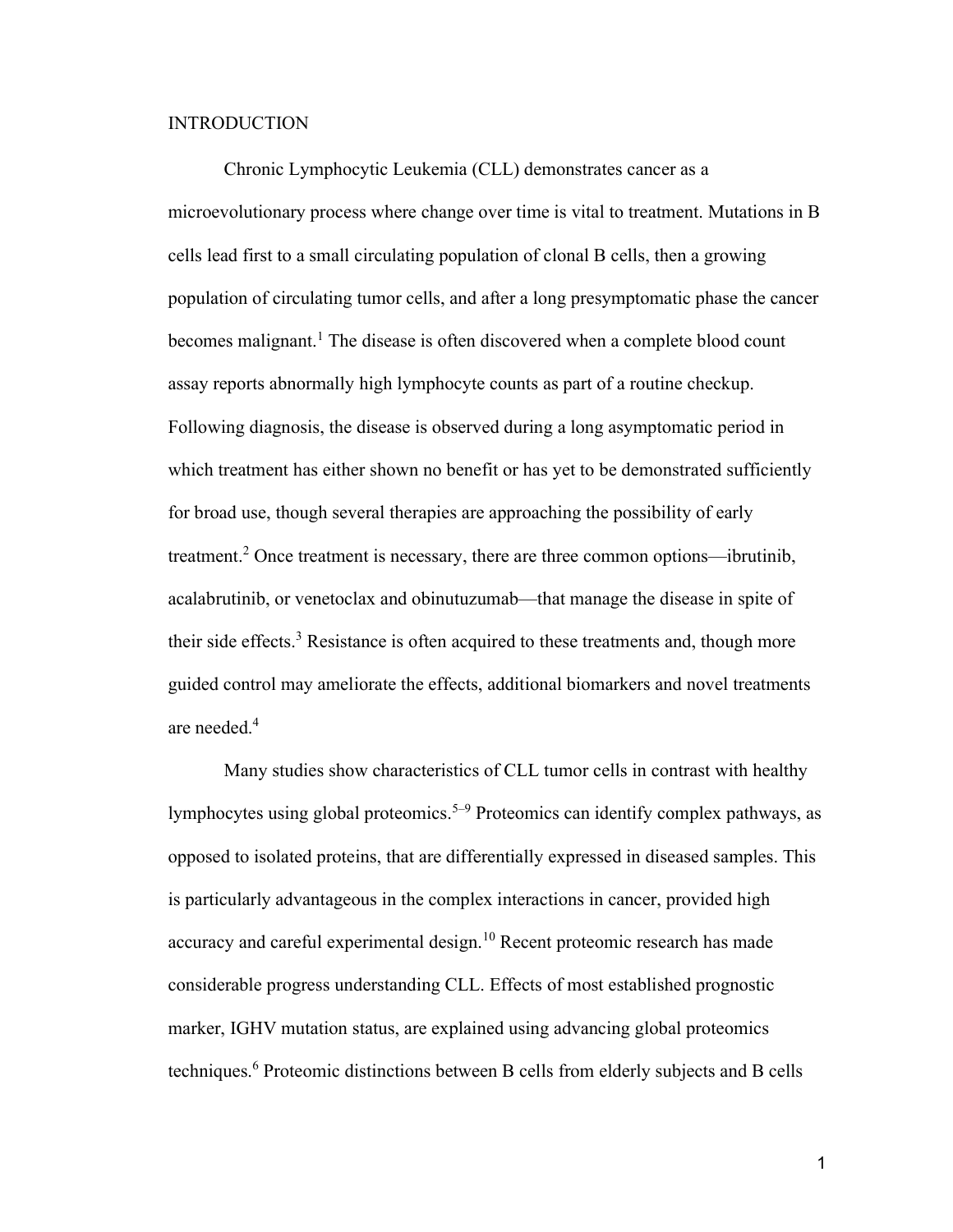from young donors indicate that CLL cells exaggerate characteristics of aging.<sup>8</sup> Further analysis shows that a number of the misregulated pathways are targeted by existing therapeutics, which could be similarly beneficial in treating  $CLL$ <sup>7</sup> Each study reveals more about the pathogenicity of CLL and leads towards more effective treatment options.<sup>5</sup>

While the differences between circulating CLL tumor and healthy B lymphocyte protein expression profiles are well characterized,  $6,8$  the changes that accompany the transition to malignance are not. Regulatory changes in disease give a greater level of understanding to the mechanism of disease and, by revealing those mechanisms, suggest avenues for potential treatment options. However, many studies are unable to show how much the expression changes throughout the disease or even in healthy tissues. For any disease, understanding changes across the natural history provides important insight for developing improved treatment options and identifying prognostic markers. CLL's asymptomatic stage provides an opportunity to collect samples prior to and as the tumor cells become malignant. Before those changes can be monitored, an analysis must be established that can characterize rare cell types like circulating tumor cells in early CLL with a minimally invasive sample collection, such as small volume blood draws, that will allow frequent sampling. Likewise, analysis of CLL's malignant changes requires an understanding of normal variability in B lymphocytes.

This study shows proteome changes in healthy individuals under normal conditions by comparing lymphocytes collected one month apart. This demonstrates an effective method of small sample analysis in select populations of blood cells. Samples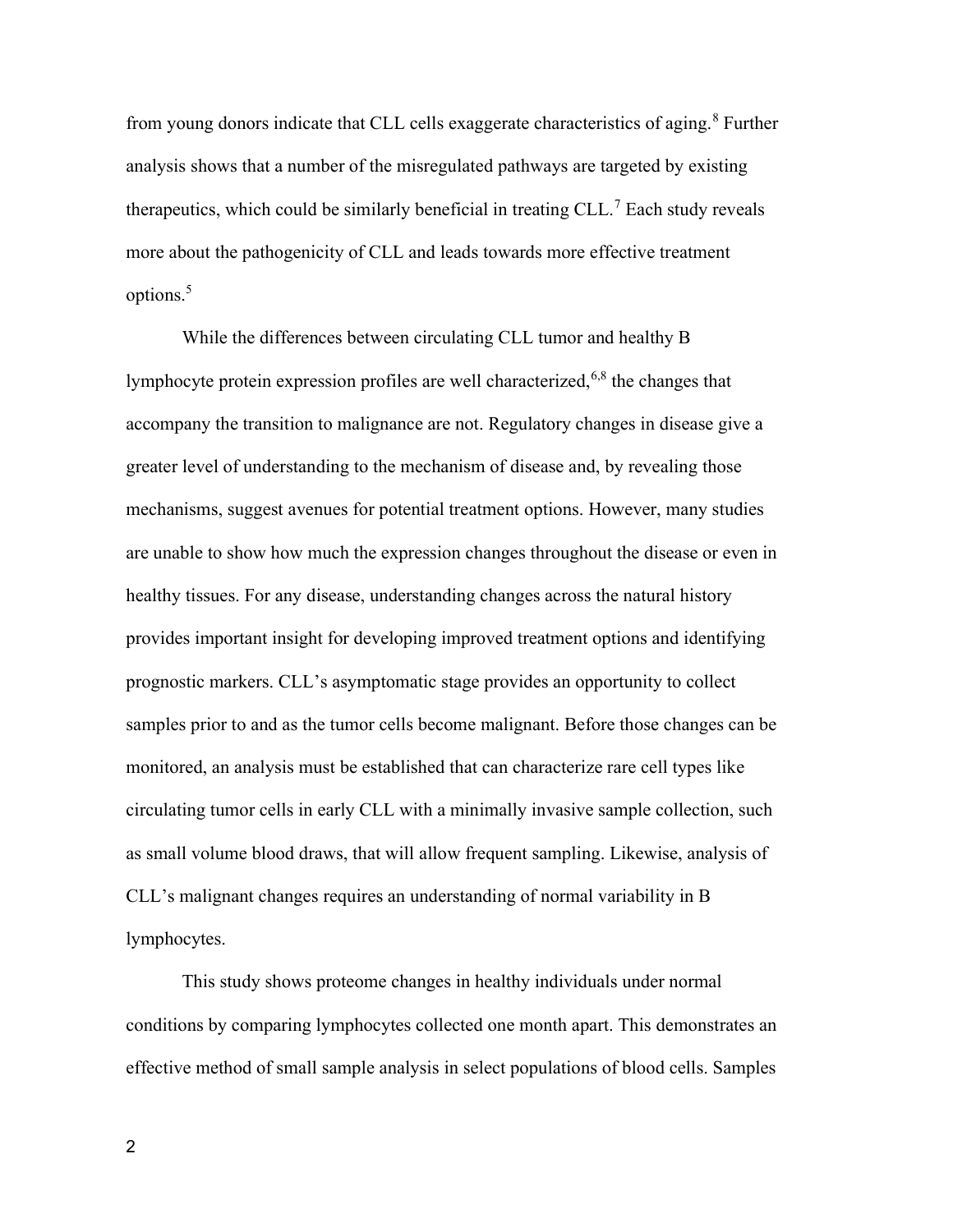from two subjects were collected one month apart, sorted into B and T cells (Figure 1). Samples were sorted into B and T cells provide the level of distinction between the two lymphocyte subpopulations as context for the variability between time points. These

cells were analyzed by mass spectrometry and compared to reveal proteome level differences. Over one month, the B cell proteome changes less than the amount that proteins differ between B and T cells. This provides a background to what level of change is aberrant and what variation represents disease, and more fundamentally shows the flexibility in phenotype of immune cells in healthy individuals.



Figure 1. Experimental Design. As shown, blood was drawn from each of two subjects twice, one month apart in June and July. Each sample was processed identically and sorted into 145 cell samples for proteomic analysis by mass spectrometry to show the variation across a short period of time.

# METHODS

#### Lymphocyte Collection

At each sampling time, whole blood samples were collected from the Student Health Center (IRB Authorization X19045: Understanding the Progression of Chronic Lymphocytic Leukemia). Samples were from two healthy adult male volunteers. Samples were kept on ice for transport and prior to processing. These samples were collected in June and July of 2020, thirty days apart. Each time, one 4ml EDTA tube of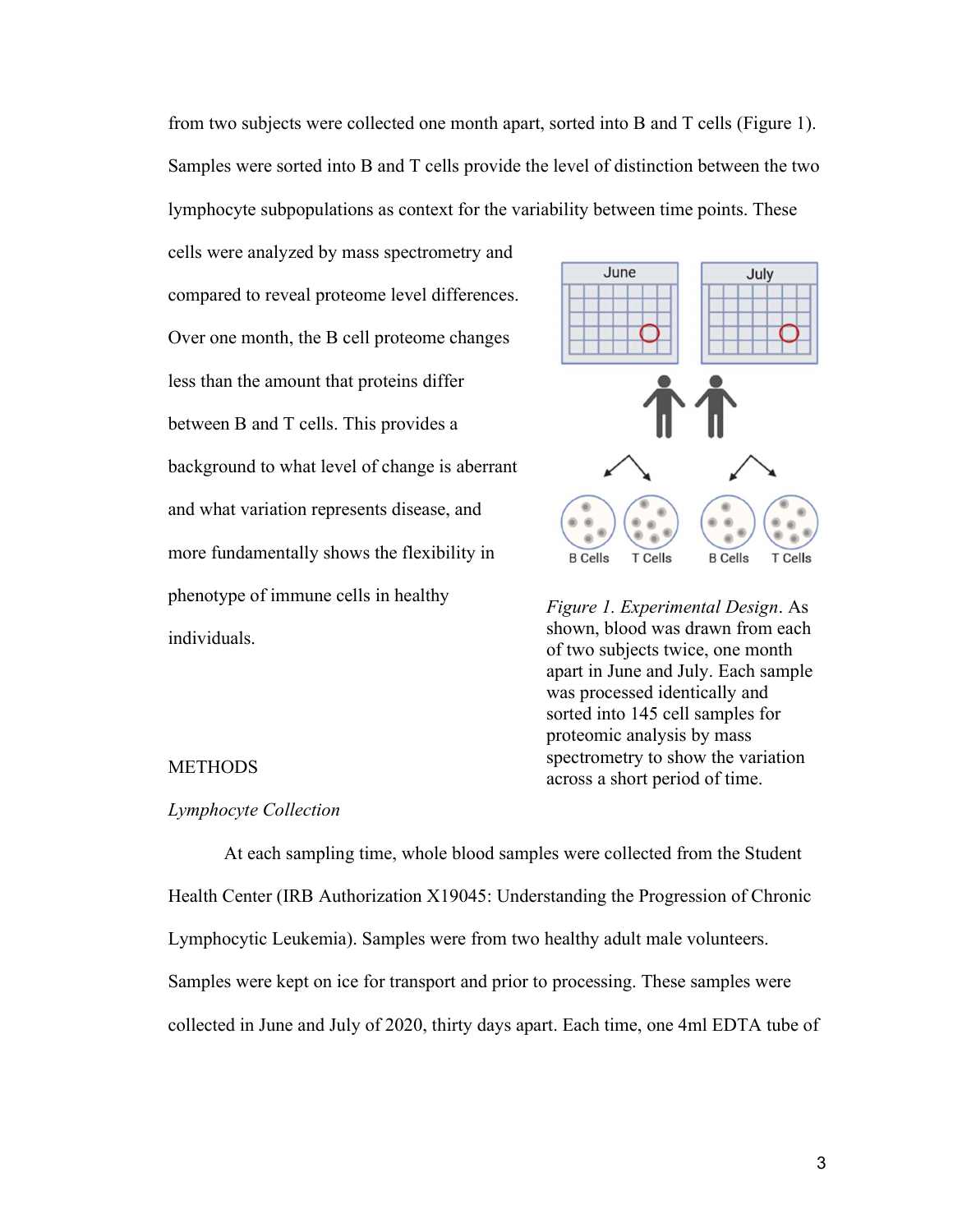whole blood was taken for lymphocyte isolation. Additional blood was sent to LabCorp for two clinical tests, a complete blood count and comprehensive metabolic panel.

 White blood cells were isolated by lysing the red blood cells and pelleting the intact cells. Cells were processed in triplicate from 200 μl whole blood. Along with sample replicates, four single color controls were prepared for FACS sorting: cells only, APC-positive, FITC-positive, and PI-positive. 100 μl whole blood was used for each control. Propidium iodide (PI) marks dead or dying cells by staining exposed DNA, so dead cells were necessary for the PI-positive control and month-old refrigerated blood was used. Each sample was mixed with 4ml of red blood cell lysis buffer in 5 ml falcon tubes and incubated for 5 minutes at room temperature. Debris was separated from intact white blood cells by centrifugation at 250 g for 5 minutes and the supernatant was decanted.

 Lymphocytes were marked using fluorescent immunostaining. T lymphocytes and B lymphocytes were marked using CD3 anti-human FITC and CD19 anti-human APC (BioLegend), respectively. Cells were resuspended in 100 μl of phosphate buffer saline (PBS) with 5  $\mu$ l of each immunostain. 10  $\mu$ l PI was added to samples and the appropriate control tube to allow for the exclusion of dead cells. Samples were incubated for 20 minutes in the dark at room temperature. Excess dye was removed by washing with 2 ml PBS, then removed by centrifuging at 250 g for 5 minutes and decanting the supernatant. The cells were resuspended in 300 μl, bringing the cell suspension to an appropriate concentration for FACS sorting. This procedure is available on protocols.io.<sup>11</sup> Cells were then FACS sorted to samples of 145 cells in 384 well plates that were prewashed with water, mobile phase A, 0.01% n-dodecyl β-D-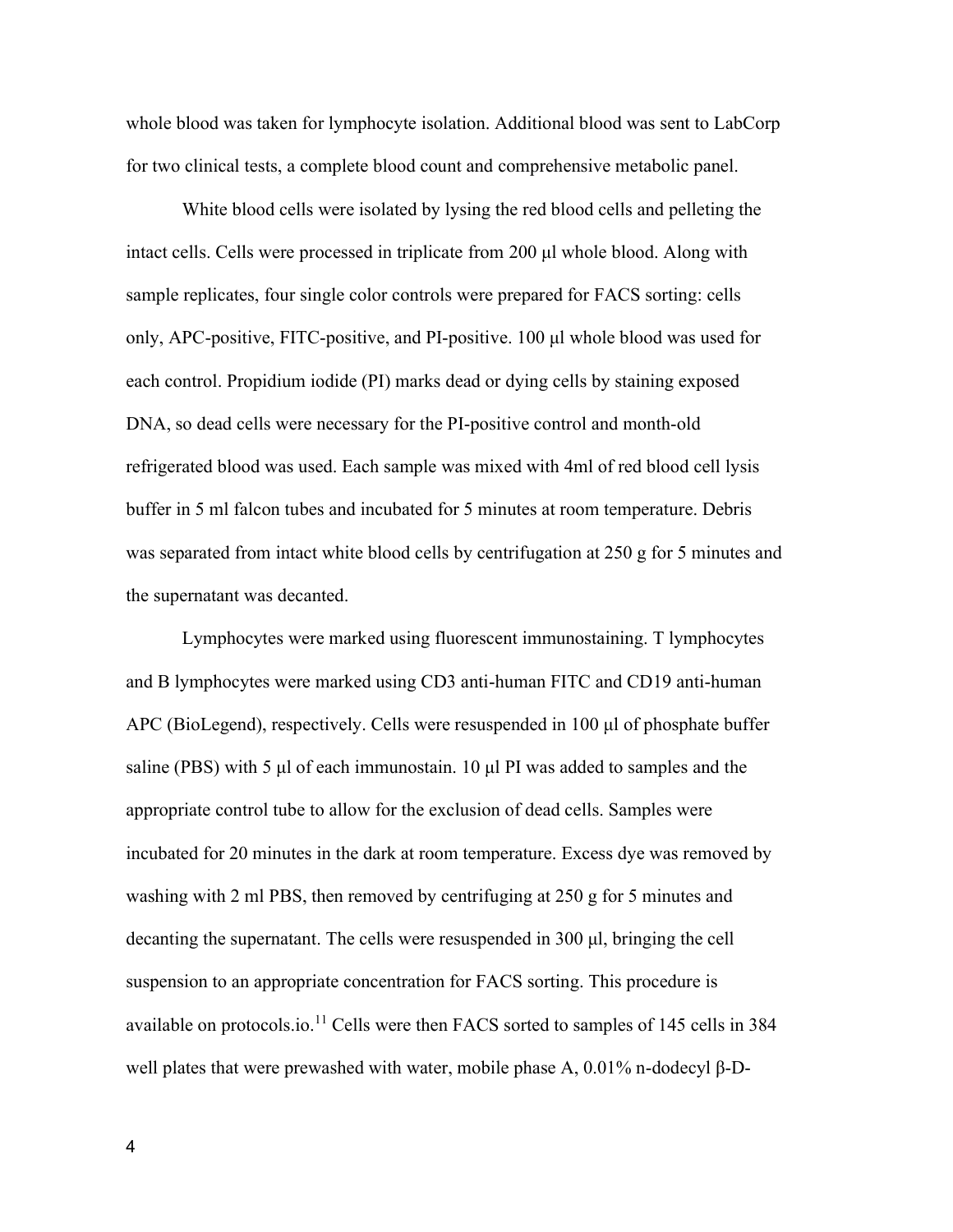maltoside (DDM) in stages and prefilled with 4 μl to minimize cell damage from sorting.

# Protein Quantification by Mass Spectrometry

Samples were analyzed using standard global proteomics for low input samples. Protein was extracted prepared using automated digestion and nanoLC-MS/MS as described by Liang et al.<sup>12</sup> Cells were sonicated for 5 minutes and centrifuged at  $1500$ rpm for 1 minute to collect. The OT-2 liquid handler (Opentrons, Brooklyn, NY) carried out further sample processing as reported previously.<sup>12</sup> In brief, the liquid handler added the following: 1 μl dithiothreitol, then 2 μl every 15 minutes during a 1 hour incubation at 70 ℃, 1 μl iodoacetamide prior to a 30 minute incubation at 25℃, 1 μl lys-C prior to a 3 hour incubation at 37℃, 1 μl trypsin, 2 μl water every 3 hours during a 12 hour incubation at 37℃, 1 μl water and 1 μl 5% formic acid prior to a 1 hour incubation at 25℃. At that time, samples were stored at -20℃ till thawing for nanoLC-MS/MS.

Samples were run from each cell type for each subject in five replicates on an Orbitrap Exploris 480 (Thermo Fisher) mass spectrometer using a Nanospray Flex ion source at 2.0 kV. Runs used a maximum injection time of 250 ms and an exclusion duration of 90s. For additional settings, see the methodological details explained in reference 12. The raw files will be made available on a public server when submitted for publication. Raw mass spectrometry files were processed using the FragPipe interface with MSFragger<sup>13</sup> and IonQuant<sup>14</sup> using default settings. Match Between Runs

5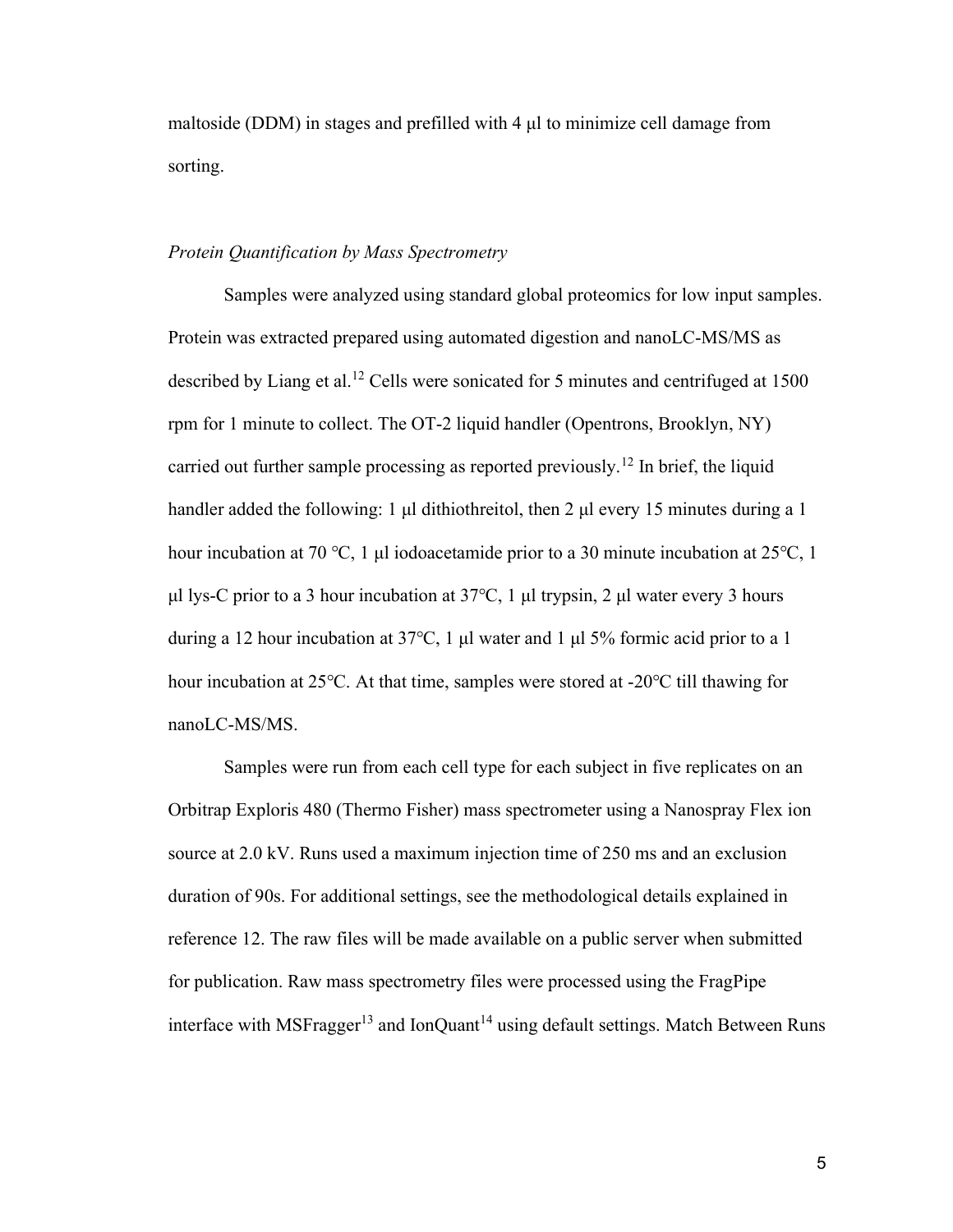was not used. False discovery rates are 0.01. The database search was conducted with a UniProt FASTA file (Swiss-Prot, reviewed, and downloaded July 2020).

# Relationship Analysis

Specific analyses were conducted in Python using Jupyter Notebooks. My code can be found on GitHub at github.com/PayneLab/Lymphocytes2 following a standard dissemination pattern.<sup>15</sup> Two additional tools were used for figure creation; Figure 1 was created with BioRender.com and Figure 2 using InteractiVenn.net with output from a Jupyter Notebook. The quantification tables were read in as Pandas dataframes, then normalized by log 2 transformation. Because batch effects will shift the signal intensity between runs, each run was adjusted by its median value to create a normalized dataset of relative intensities centered at zero. Identifications by sample are counted by the number of protein groups with a non-null value. Gene set enrichment analysis<sup>16,17</sup> was done using the cell type classifier Proteomics $DB^{18}$  to verify these proteins as lymphocyte-representative expressions. Proteins were filtered by cell type for those that are present in at least half the samples. Spearman correlation coefficients were calculated to show reproducibility within a cell type. To better display the change between B lymphocytes collected at each time, the fold change was calculated for each protein and graphed on a log 2 scale. These figures were created using Seaborn and pyplot. Significance of relationships was determined by t-test for independent samples with Bonferroni correction.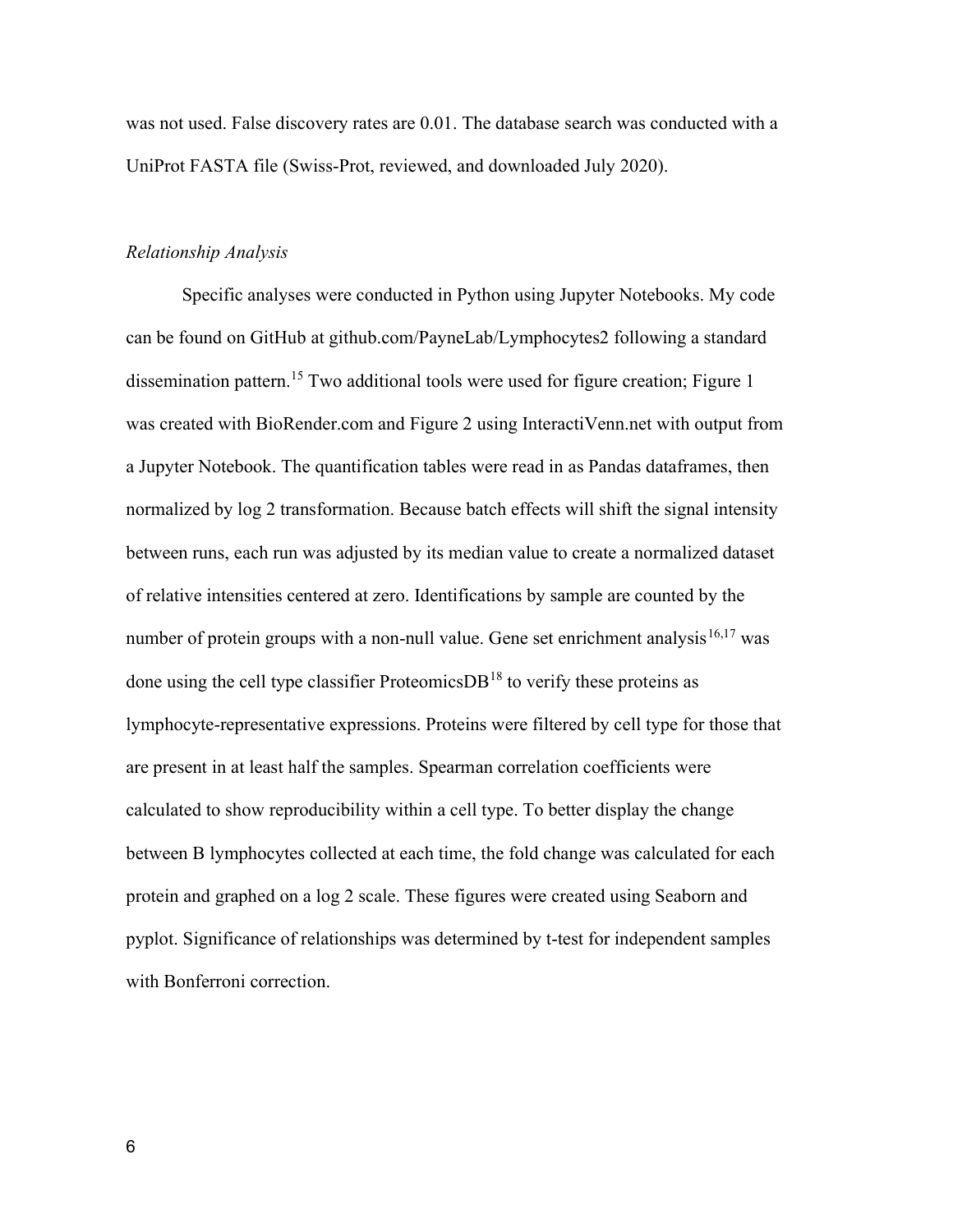# RESULTS

Global proteomics of lymphocyte samples collected one month apart demonstrate time dependent change. Comparison of B and T lymphocytes provide context for the magnitude of that change and will allow long term analysis of variation during disease development. Proteomic data was analyzed from two subjects at each time point in five replicates for a total of forty datasets.

# Identifications

 FragPipe identifies a total of 2426 unique proteins from global proteomics analysis in these datasets. 1080-1607 proteins are identified in each sample. Confirming the effectiveness of this coverage, gene set enrichment analysis by tissue type shows that these proteins are highly similar to lymphoblastoid cells (Adjusted p



Figure 2. Core Identifications. The number of proteins identified in half the replicates from each group of samples.

 $value = 2.103470e-08$ ). In analyzing reproducibility, proteins used are consistently identified in at least half the replicates. Of the proteins consistent in any group, most are shared across groups for a common set of 1056 proteins (Figure 2). The next largest regions are in samples from the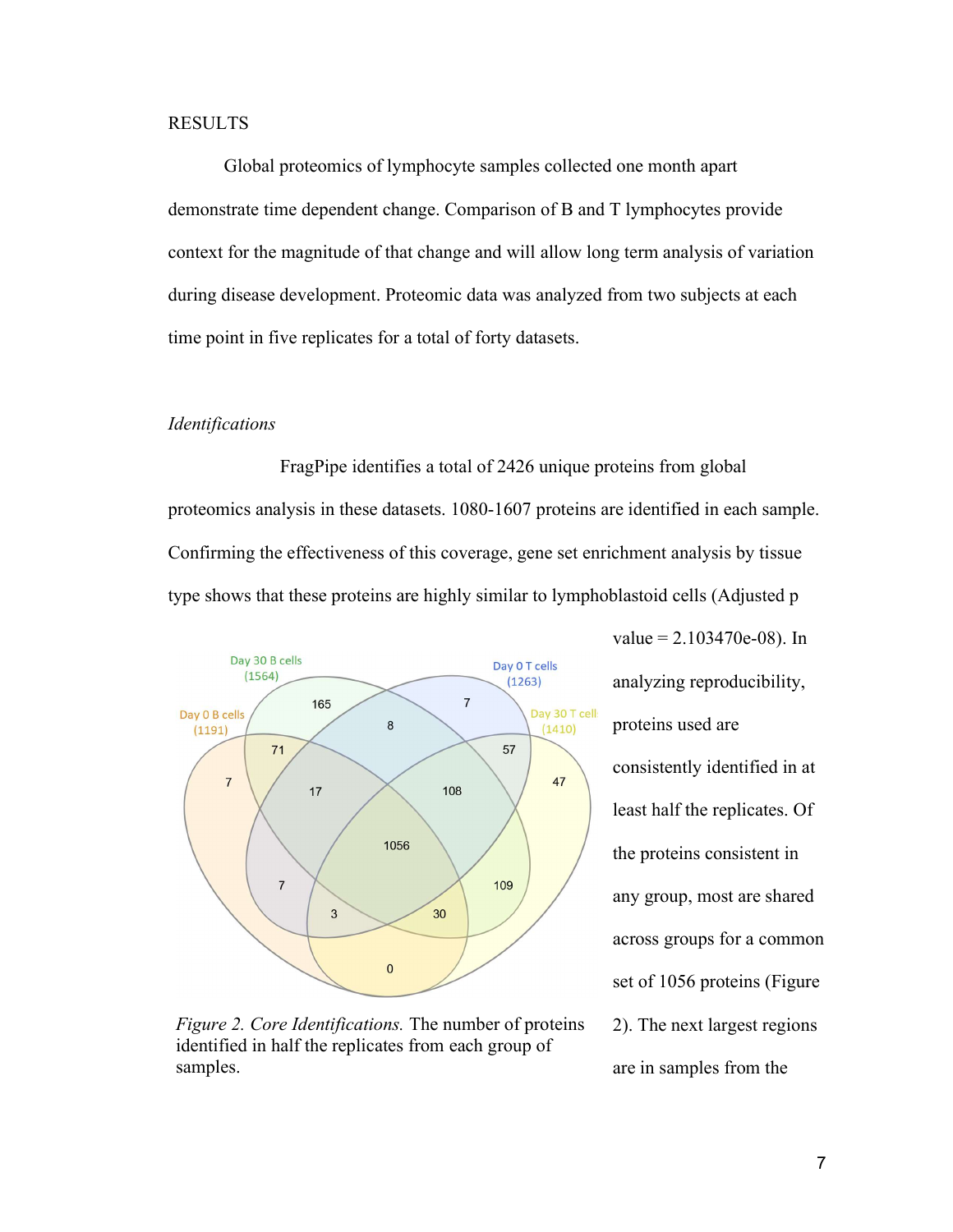second time point (165 were only in July B cells and 109 in both cell types in July), which has more identifications overall. By contrast with the central overlap, relatively few proteins are uniquely identified in any category. The proteins not identified may represent insufficient sample or lower instrument sensitivity as well as genuine absence. This indicates a large core set of proteins can be accurately compared for differential expression.

# Reproducibility

Both cell types have high technical reproducibility as shown by an average Spearman correlation coefficient of 0.91 between sample replicates. This provides a baseline for variation between replicates. When comparing all samples of a cell type, combining both time points and subjects, reproducibility drops to 0.87 for B cells and 0.89 for T cells. Correlation is lowest between samples of different cell types at an average correlation of 0.85. This data distinguishes the subpopulations of B and T cells, while reflecting the similarity between the two types of lymphocytes.

# Time Dependent Change

 The Spearman correlation coefficients show the extent to which comprehensive patterns in protein expression persist across samples. B lymphocytes from the first sampling correlate with corresponding samples from the second date at a coefficient of 0.88. This is more variable than technical replicates ( $p=1.95e-4$ ), and near the variability between B and T lymphocytes from the same sampling time  $(p=0.06)$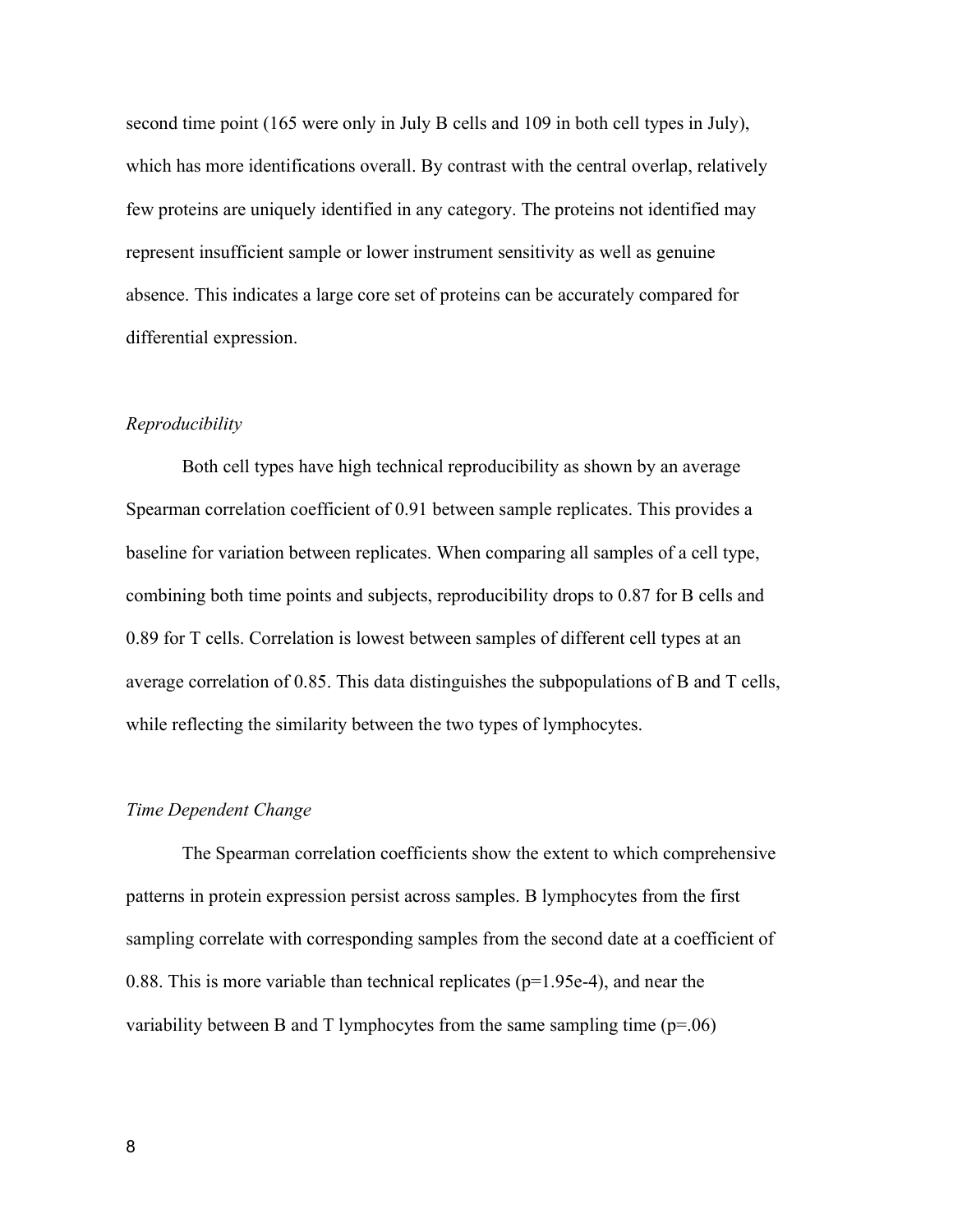showing that protein expression changes in one month is to a similar extent as defining two cell types (Figure 3). More data is necessary to show whether the time comparison correlation is significantly higher than the cell type comparison. The range of correlation is broad, reaching lower than cross cell types and nearly as high as technical replicates.



Figure 3. Magnitude of Time Dependent Change. Correlation coefficients are plotted for three key comparisons: technical replicates of B cells from day 0, B cells from day 0 compared to day 30, and B cells compared to T cells from the same time (day 0). Each subject's data was compared separately.

# Specific Expression

Most proteins regardless of sample type show only moderate change, with a small differentiating set of proteins. The variable proteins across time are fewer and have milder changes than between cell types. As well as by overall correlation patterns, time dependent change is shown in terms of differentially expressed proteins. At p<0.05, 67 proteins from B lymphocytes in Subject 1 change significantly in abundance between sampling times (Figure 4a). For comparison, 105 proteins are significantly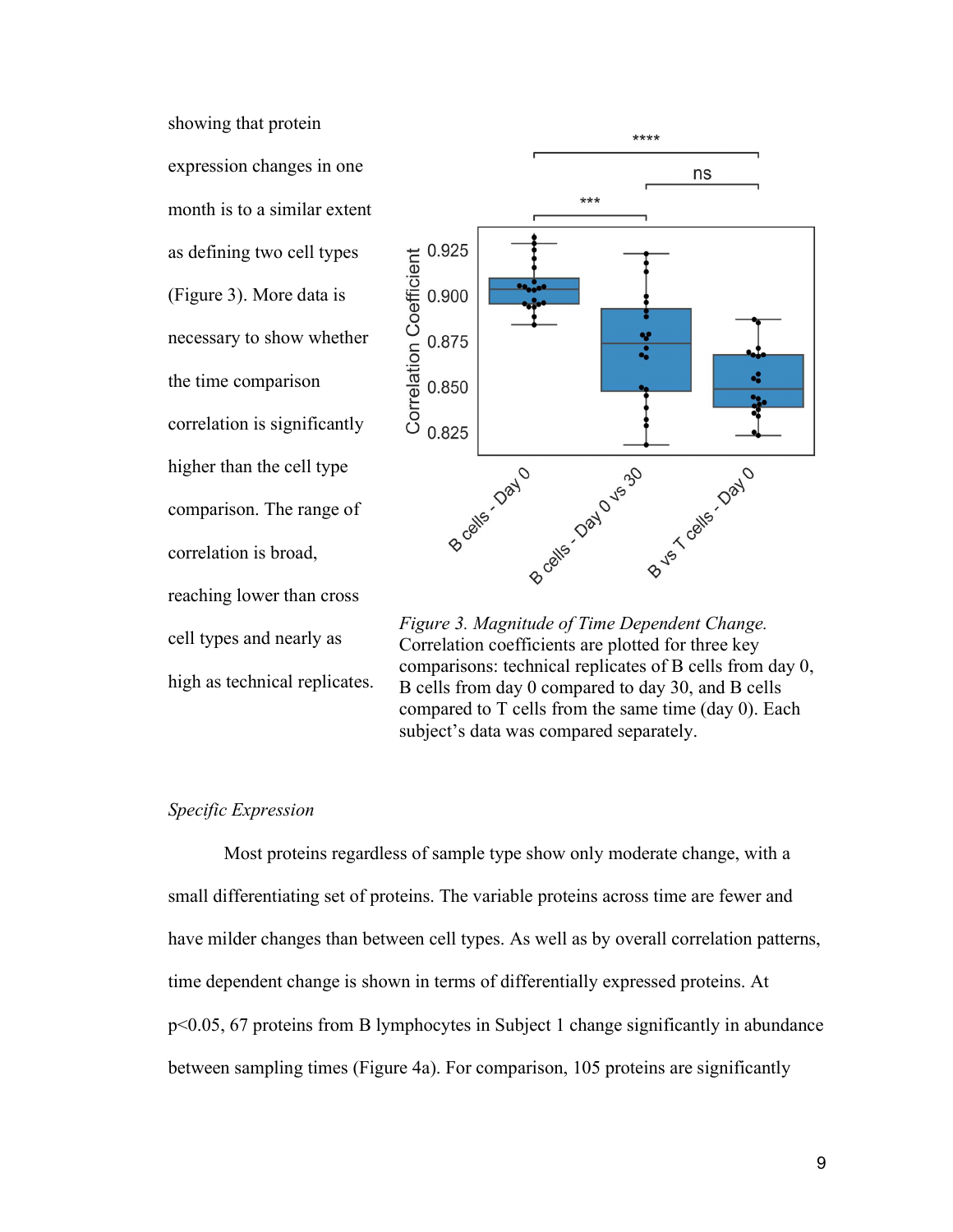different in abundance using Subject 1's first sampling between B and T lymphocytes (Figure 4b). Both comparisons show that the majority of proteins are similarly expressed while a subset of proteins is not. The most extreme time dependent changes are lower in both magnitude and significance than the extreme changes between cell types (Figure 4).



Figure 4. Differential Expression Profile. Variably expressed proteins from day 1 to 30 in Subject 1 B cells (a) and between B and T cells from Subject 1 at day 1 (b) are identified using fold change against P value.

## DISCUSSION

I present a comparison of repeated sampling of global lymphocyte proteomics in the context of cell type variability. This characterization of short-term variation will aid in discriminating routine fluctuation from pathogenic changes and indicates that small sample analysis yields sufficient coverage depth for time dependent changes. A population across time points has variability near that of the different cell types. B lymphocytes show more slightly lower correlation and higher expression shifts than do T lymphocytes. Additional research is necessary to show to what extent the adaptation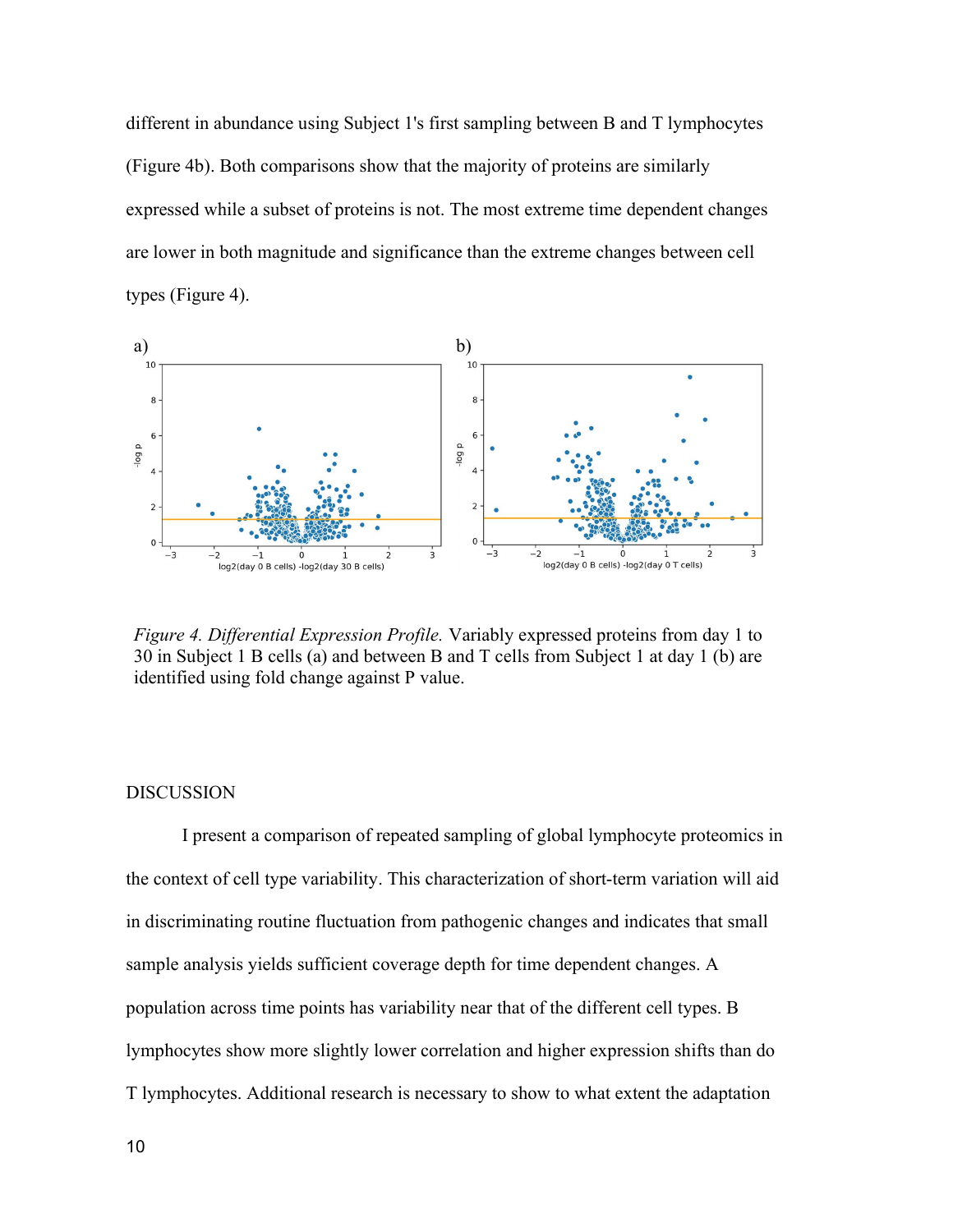influences expression changes, yet as B cells give rise to a variety of clonal populations it is unsurprising to see more variability.

At one month apart, these data show routine variation and seasonal effects are unlikely. Seasonal effects do change health metrics on blood and disease frequency.<sup>19,20</sup> Another example of seasonal change is shown in proteins, metabolites, and clinical tests on blood samples.<sup>21</sup> Blood pressure also varies across seasons, correlated with outdoor temperature.<sup>22</sup> This study shows variation from two points in the summer with similar weather. Additional data will show to what extent the patterns shown in higher level blood measurements are mirrored in lymphocyte proteomics. Long-term sampling and characterization of key immune cells will allow us to better understand immune system dynamics.

The ability to characterize such small samples is necessary for longitudinal CLL research. Small sample proteomics are rapidly advancing, yet lymphocytes are still an unusual application.<sup>23</sup> For common cell types or intact tissues, better results may be obtained from bulk analysis such as Mayer's 20 μg of protein extract identifying 6,945 proteins<sup>8</sup> or Johnston's 100 µg of cell lysate for 8694 proteins,<sup>7</sup> each of which would require millions of cells.<sup>24</sup> However, the reduction in number of proteins identified is justified by the diverse applications that will allow only restricted sample size due to collection of rare cell types. Limited blood draws do not yield millions of rare cells for microgram samples as required for bulk proteomics, but could give a few hundred. These few cells would be effectively characterized by small scale assays like this lymphocyte characterization.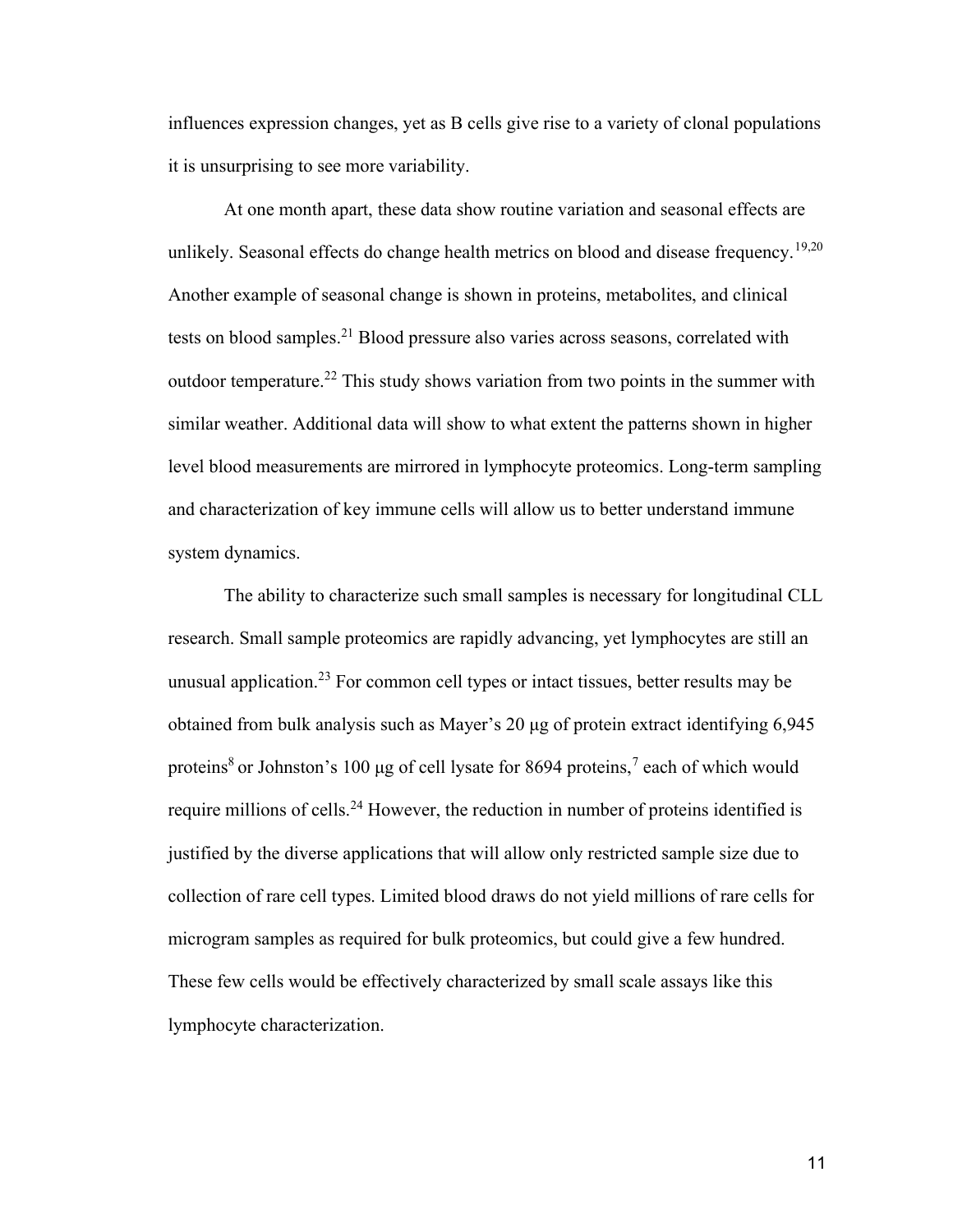In conclusion, time dependent change in lymphocytes is nearly as high as the variation between lymphocyte subpopulations. This baseline indicates changes that occur in healthy subjects' B lymphocytes over time. The methods demonstrated here effectively characterize the proteome from 145-cell samples sorted by surface antigens and will allow longitudinal analysis of even rare cell types. The baseline variability and the monitoring methods will allow analysis of lymphocyte population changes during the course of disease.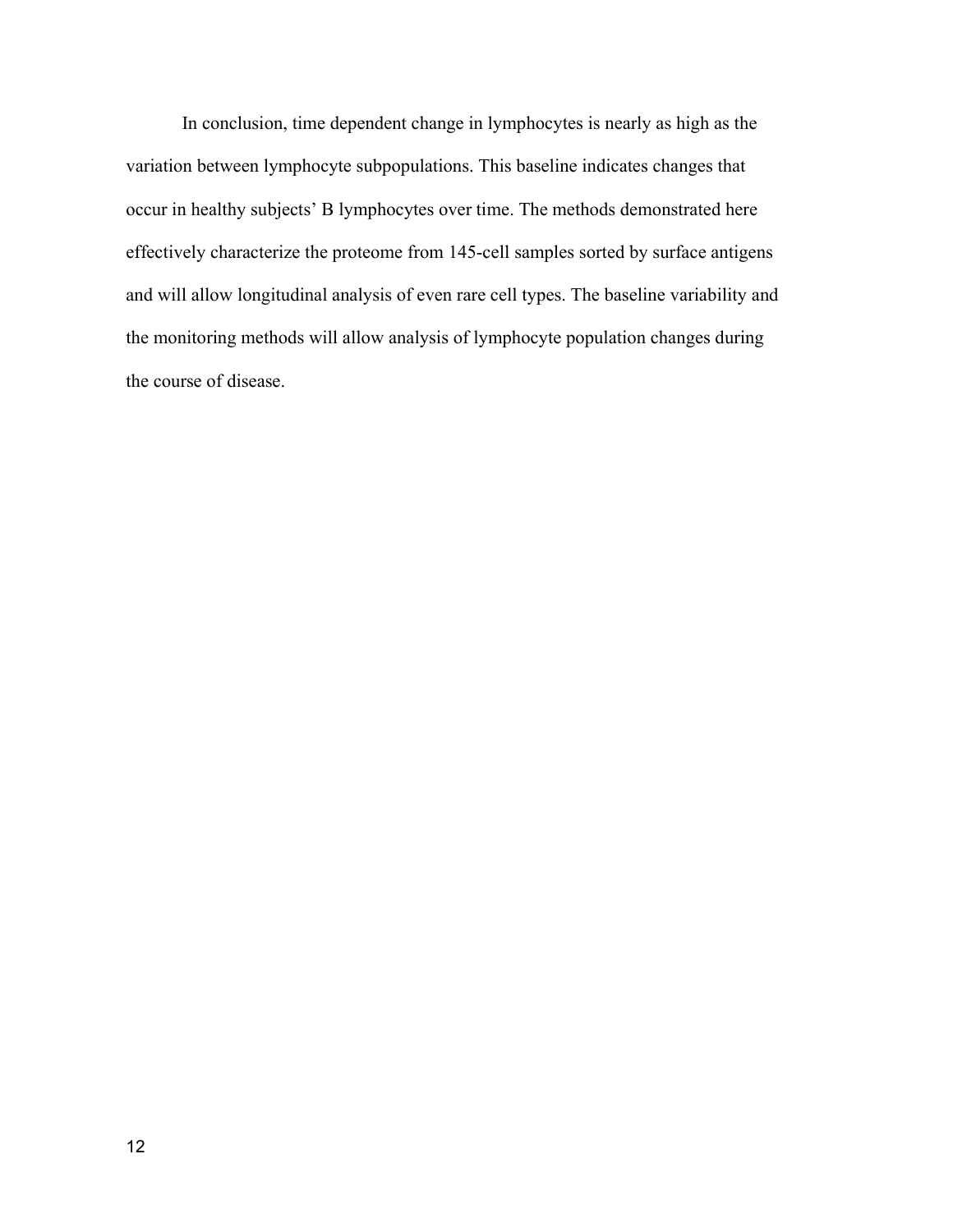## REFERENCES

- (1) D'Arena, G.; Musto, P. Monoclonal B-Cell Lymphocytosis. Transl. Med. UniSa 2014, 8, 75–79.
- (2) Muchtar, E.; Kay, N. E.; Parikh, S. A. Early Intervention in Asymptomatic Chronic Lymphocytic Leukemia. Clin. Adv. Hematol. Oncol. HO 2021, 19 (2), 92–103.
- (3) Shadman, M.; Goodrich, A. Improving Outcomes for Patients With Chronic Lymphocytic Leukemia. J. Adv. Pract. Oncol. 2020, 11 (3), 312–315. https://doi.org/10.6004/jadpro.2020.11.3.19.
- (4) Skånland, S. S.; Mato, A. R. Overcoming Resistance to Targeted Therapies in Chronic Lymphocytic Leukemia. Blood Adv. 2021, 5 (1), 334–343. https://doi.org/10.1182/bloodadvances.2020003423.
- (5) Thurgood, L. A.; Chataway, T. K.; Lower, K. M.; Kuss, B. J. From Genome to Proteome: Looking beyond DNA and RNA in Chronic Lymphocytic Leukemia. J. Proteomics 2017, 155, 73–84. https://doi.org/10.1016/j.jprot.2017.01.001.
- (6) Thurgood, L. A.; Dwyer, E. S.; Lower, K. M.; Chataway, T. K.; Kuss, B. J. Altered Expression of Metabolic Pathways in CLL Detected by Unlabelled Quantitative Mass Spectrometry Analysis. Br. J. Haematol. 2019, 185 (1), 65– 78. https://doi.org/10.1111/bjh.15751.
- (7) Johnston, H. E.; Carter, M. J.; Larrayoz, M.; Clarke, J.; Garbis, S. D.; Oscier, D.; Strefford, J. C.; Steele, A. J.; Walewska, R.; Cragg, M. S. Proteomics Profiling of CLL Versus Healthy B-Cells Identifies Putative Therapeutic Targets and a Subtype-Independent Signature of Spliceosome Dysregulation. Mol. Cell.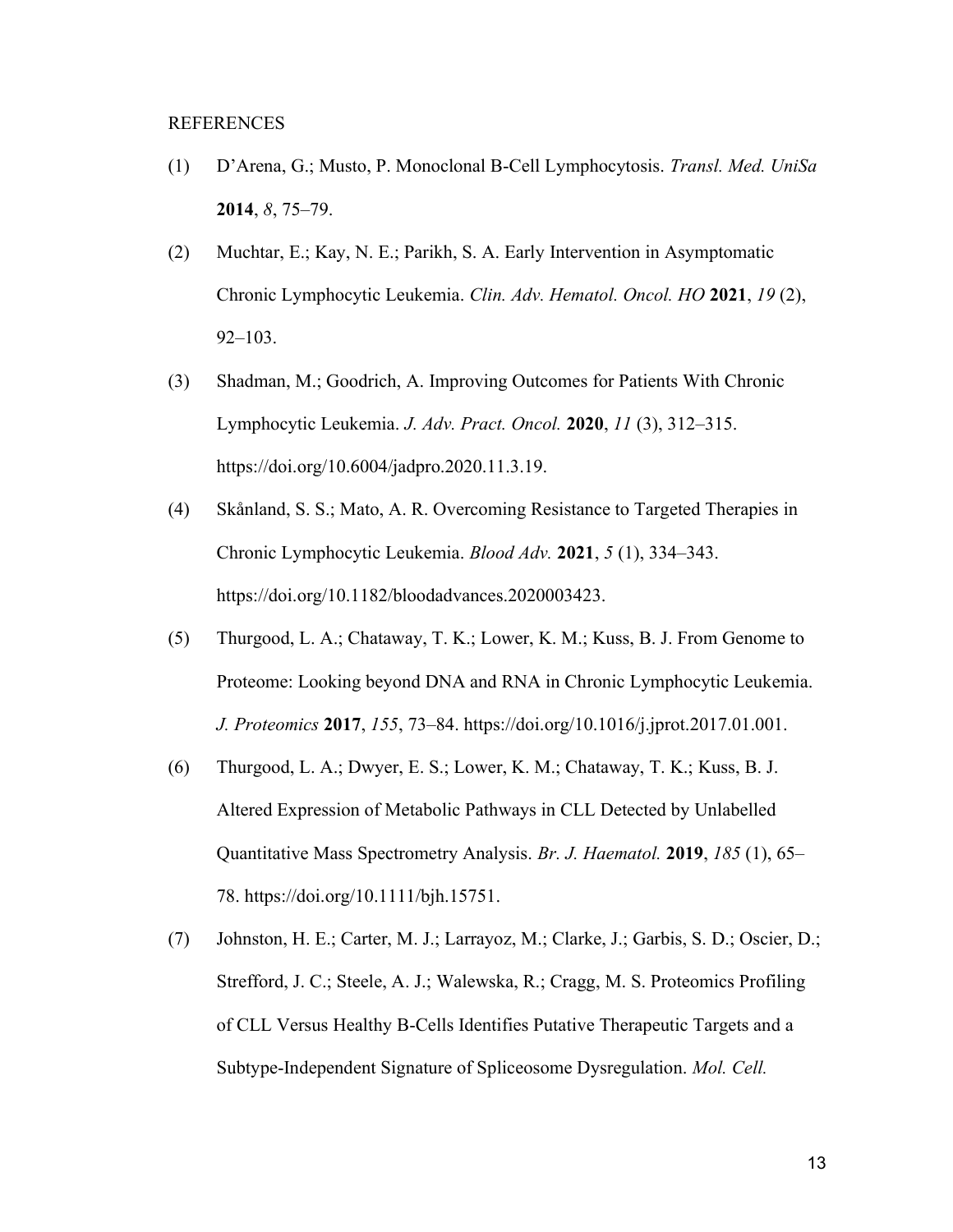Proteomics MCP 2018, 17 (4), 776–791.

https://doi.org/10.1074/mcp.RA117.000539.

- (8) Mayer, R. L.; Schwarzmeier, J. D.; Gerner, M. C.; Bileck, A.; Mader, J. C.; Meier-Menches, S. M.; Gerner, S. M.; Schmetterer, K. G.; Pukrop, T.; Reichle, A.; Slany, A.; Gerner, C. Proteomics and Metabolomics Identify Molecular Mechanisms of Aging Potentially Predisposing for Chronic Lymphocytic Leukemia. Mol. Cell. Proteomics MCP 2018, 17 (2), 290–303. https://doi.org/10.1074/mcp.RA117.000425.
- (9) Alsagaby, S. A.; Alhumaydhi, F. A. Proteomics Insights into the Pathology and Prognosis of Chronic Lymphocytic Leukemia. Saudi Med. J. 2019, 40 (4), 317– 327. https://doi.org/10.15537/smj.2019.4.23598.
- (10) Bhawal, R.; Oberg, A. L.; Zhang, S.; Kohli, M. Challenges and Opportunities in Clinical Applications of Blood-Based Proteomics in Cancer. Cancers 2020, 12 (9), 2428. https://doi.org/10.3390/cancers12092428.
- (11) McCown, M. A.; Tueller, J. A.; Weber, S.; Payne, S. H. Lymphocyte Collection Protocol. 2021. https://doi.org/10.17504/protocols.io.bnsmmec6.
- (12) Liang, Y.; Acor, H.; McCown, M. A.; Nwosu, A. J.; Boekweg, H.; Axtell, N. B.; Truong, T.; Cong, Y.; Payne, S. H.; Kelly, R. T. Fully Automated Sample Processing and Analysis Workflow for Low-Input Proteome Profiling. Anal. Chem. 2021, 93 (3), 1658–1666. https://doi.org/10.1021/acs.analchem.0c04240.
- (13) Kong, A. T.; Leprevost, F. V.; Avtonomov, D. M.; Mellacheruvu, D.; Nesvizhskii, A. I. MSFragger: Ultrafast and Comprehensive Peptide Identification in Shotgun Proteomics. Nat. Methods 2017, 14 (5), 513–520.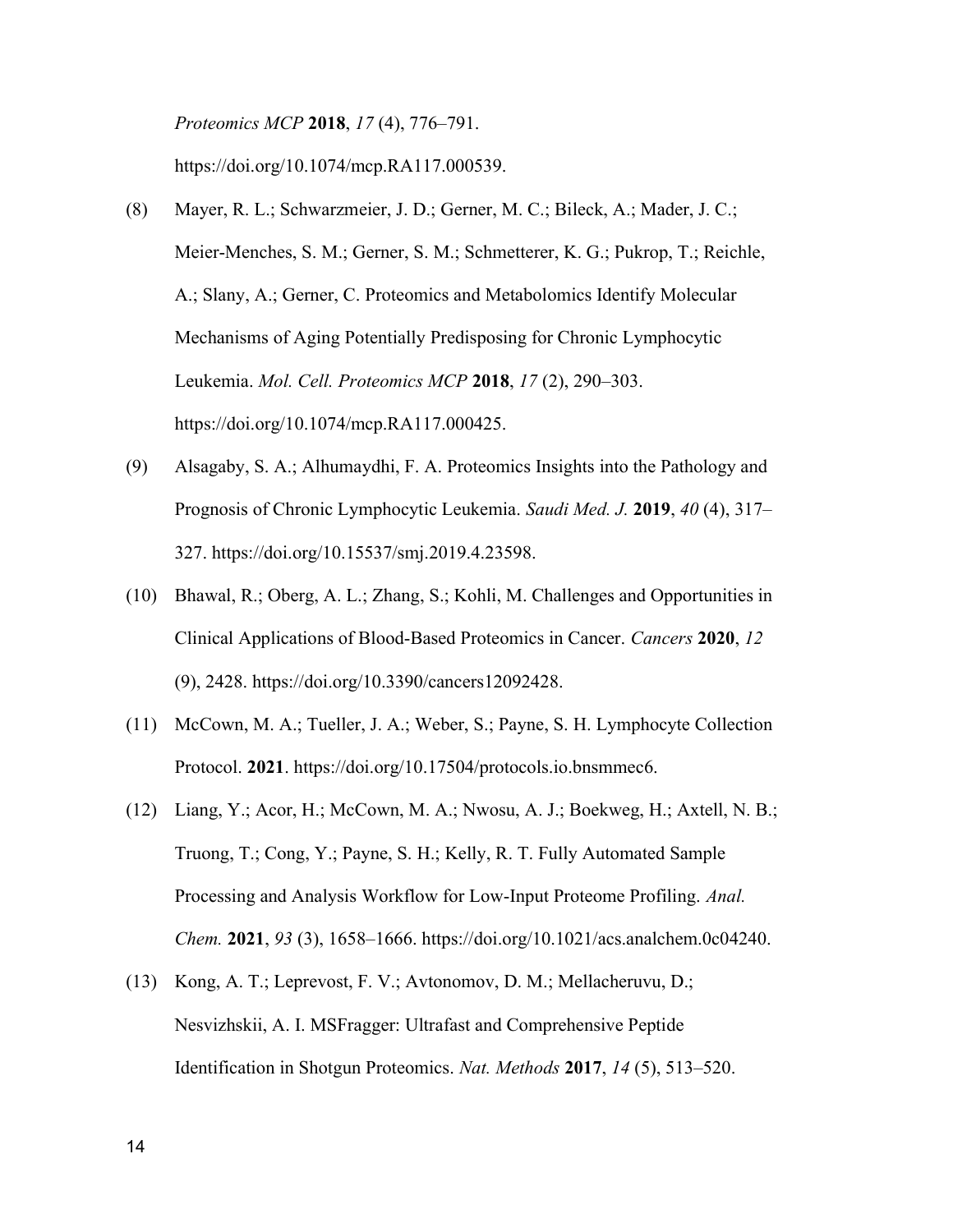https://doi.org/10.1038/nmeth.4256.

- (14) Yu, F.; Haynes, S. E.; Teo, G. C.; Avtonomov, D. M.; Polasky, D. A.; Nesvizhskii, A. I. Fast Quantitative Analysis of TimsTOF PASEF Data with MSFragger and IonQuant. Mol. Cell. Proteomics 2020, 19 (9), 1575–1585. https://doi.org/10.1074/mcp.TIR120.002048.
- (15) Boekweg, H.; McCown, M. A.; Payne, S. H. Simple and Efficient Data Analysis Dissemination for Individual Laboratories. J. Proteome Res. 2020, 19 (10), 4191–4195. https://doi.org/10.1021/acs.jproteome.0c00454.
- (16) Subramanian, A.; Tamayo, P.; Mootha, V. K.; Mukherjee, S.; Ebert, B. L.; Gillette, M. A.; Paulovich, A.; Pomeroy, S. L.; Golub, T. R.; Lander, E. S.; Mesirov, J. P. Gene Set Enrichment Analysis: A Knowledge-Based Approach for Interpreting Genome-Wide Expression Profiles. Proc. Natl. Acad. Sci. U. S. A. 2005, 102 (43), 15545–15550. https://doi.org/10.1073/pnas.0506580102.
- (17) Kuleshov, M. V.; Jones, M. R.; Rouillard, A. D.; Fernandez, N. F.; Duan, Q.; Wang, Z.; Koplev, S.; Jenkins, S. L.; Jagodnik, K. M.; Lachmann, A.; McDermott, M. G.; Monteiro, C. D.; Gundersen, G. W.; Ma'ayan, A. Enrichr: A Comprehensive Gene Set Enrichment Analysis Web Server 2016 Update. Nucleic Acids Res. 2016, 44 (W1), W90-97. https://doi.org/10.1093/nar/gkw377.
- (18) Schmidt, T.; Samaras, P.; Frejno, M.; Gessulat, S.; Barnert, M.; Kienegger, H.; Krcmar, H.; Schlegl, J.; Ehrlich, H.-C.; Aiche, S.; Kuster, B.; Wilhelm, M. ProteomicsDB. Nucleic Acids Res. 2018, 46 (D1), D1271–D1281. https://doi.org/10.1093/nar/gkx1029.
- (19) Fares, A. Factors Influencing the Seasonal Patterns of Infectious Diseases. Int. J.